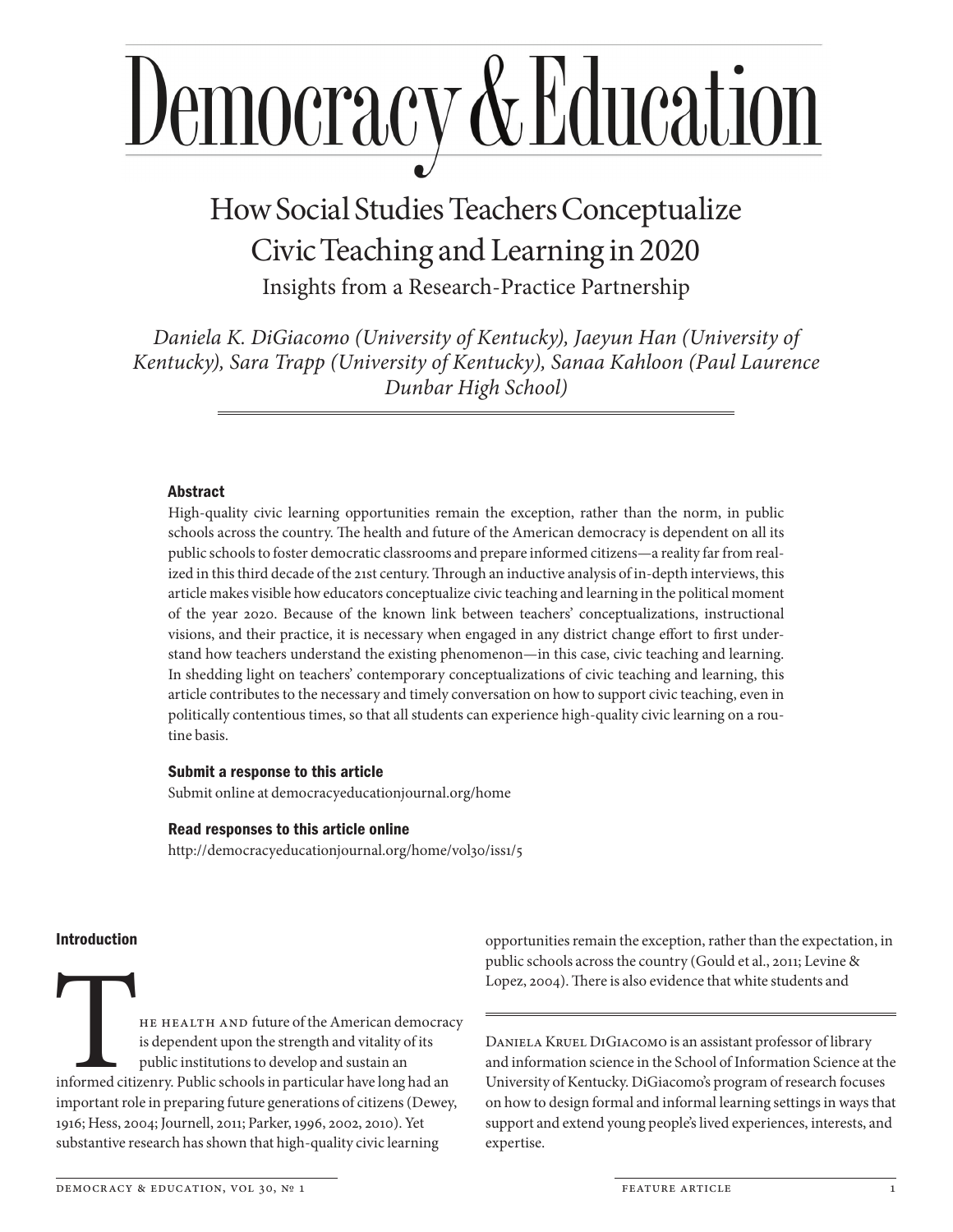students from high-income families receive such opportunities more often than their peers from minoritized and low-income communities (Clay & Rubin, 2020; Kahne & Middaugh, 2008). High-quality civic learning opportunities matter because they enable young people to develop social identities that embrace an orientation toward civic and political participation in democracy, wherein they can both feel agency within and a responsibility for their community (Erikson, 1968; Youniss & Yates, 1997). According to Kahne and Middaugh (2008), what makes for high-quality civic learning is that these opportunities include experiences where students can develop the capacity to be effective civic actors, feel connected to groups who share their commitments, and form commitments to social issues. With the current landscape of civic education plagued by too few opportunities and a lack of equitable distribution, there is cause for concern for those interested in the health and sustainability of the American democratic project.

At the same time, public schools are continuously shaped by the people who inhabit them—the teachers, administrators, families, and students who are the lifeblood of these public institutions. In this way, there remains reason to be hopeful in their capacity to change—and for instructional practices to shift in ways that enable more young people to be and become informed, educated, and engaged in their world. After all, schools in the United States were once conceived as both "the great equalizer" and the mechanism for social integration into democracy<sup>1</sup>-and yet context and time have also long mediated efforts toward equity (Oakes et al., 1998). But because American public education remains largely state determined and locally controlled (Howe, 1997), it is still within classrooms themselves where perhaps the greatest instructional changes are possible.

In this context, then, how teachers think about civic teaching and its role in public education is of great importance. Indeed, there is a well-documented link between teachers' conceptualizations, instructional visions, and their practices (Munter, 2014; Sherman, 2009). And yet little is known about how teachers themselves conceptualize civic education today, particularly in an era shaped by increasing and dramatic partisan divides (Klein, 2020). Through an inductive analysis of in-depth one-on-one interviews, this article examines how social studies teachers conceptualize civic teaching and learning in a hyper-partisan political moment. In shedding light on their conceptualizations, we contribute to the necessary and timely conversation on how to support civic teaching, even in politically contentious times—with the hope that more students can experience high-quality civic learning on a routine basis.

#### Varying Conceptualizations of Civic Education and Its Impact on Practice

To situate the study, we briefly review existing literature that speaks to various conceptualizations of civic education. Of note, few of the following studies focus explicit empirical attention to teachers' perspectives on civic teaching and learning, but they do

offer insights that helped frame the current inquiry. From their analysis of programs and practices aimed at promoting civic education, Westheimer and Kahne's (2004) seminal work identified three primary educator ideas about what constitutes *citizenship*: the personally responsible citizen, the participatory citizen, and the justice- oriented citizen. Personally responsible citizens are concerned mostly with following laws and rules, participatory citizens are those who often seek to get involved in community development, and justice- oriented citizens are those who often take a critical- thinking stance and identify root causes of social issues.

Westheimer and Kahne (2004)'s variation in ideas about citizenship are somewhat reflected in Bennett et al. (2009)'s models of the differences between dutiful citizenship (following typical civic duties such as voting) and actualizing citizenship (participating in action-oriented and participatory civic engagement). While it is possible to hold more than one of these ideas about what constitutes citizenship, it is worth considering the implications of varied teachers' conceptualizations for both their instructional vision and practice in classrooms. One could imagine, for example, that a teacher with a personally responsible view or dutiful view of citizenship might prioritize the importance of youths' adherence to rules and laws—versus a teacher with a justice-oriented or actualizing conceptualization of citizenship, who might focus more on how students can be change-agents within their communities. And indeed, this is what the Anderson et al. (1997) study found—that social studies teachers often differed with respect to what they emphasize in their classrooms: (a) laws and rights, (b) critical thinking, (c) cultural pluralism, and/or (d) patriotism, duty, and American values. Of interest, a recent study of social studies teachers in a school district in California found that nearly two decades from when Westheimer and Kahne (2004) put forward their typology, the justice-oriented citizen conceptualization remains the least common whereas the personally responsible conceptualization of citizenship remains the primary (DiGiacomo et al., 2021).

Today, the political ideology of the American public varies greatly (Pew Research Center, 2021). This matters because ideological orientation often impacts what teachers emphasize in their classrooms (Farkas & Duffett, 2010; Knowles & Castro, 2019). For example, teachers with conservative ideology tend to emphasize existing societal patterns, encourage a sense of nationalism, and promote typical civic duties like voting. Teachers with liberal ideology tend to support multiculturalism, tolerance, and openmindedness among individuals. Finally, teachers who embrace a critical ideology tend to expose injustice and focus on activism and informed action. In summation, then, previous research points to the important variation in conceptualization in civic education that exists, while simultaneously recognizing that teachers may well shift in their own adoption and stances over the course of their teaching career and even across classroom contexts.

### Difference for (Rather **t**han against) Democracy: A Way Forward

But should difference in political or ideological orientation matter to such a degree for civic teaching and learning? An emerging

<sup>1</sup> As articulated by 19th/20th-century American educator and philosophers Horace Mann and John Dewey.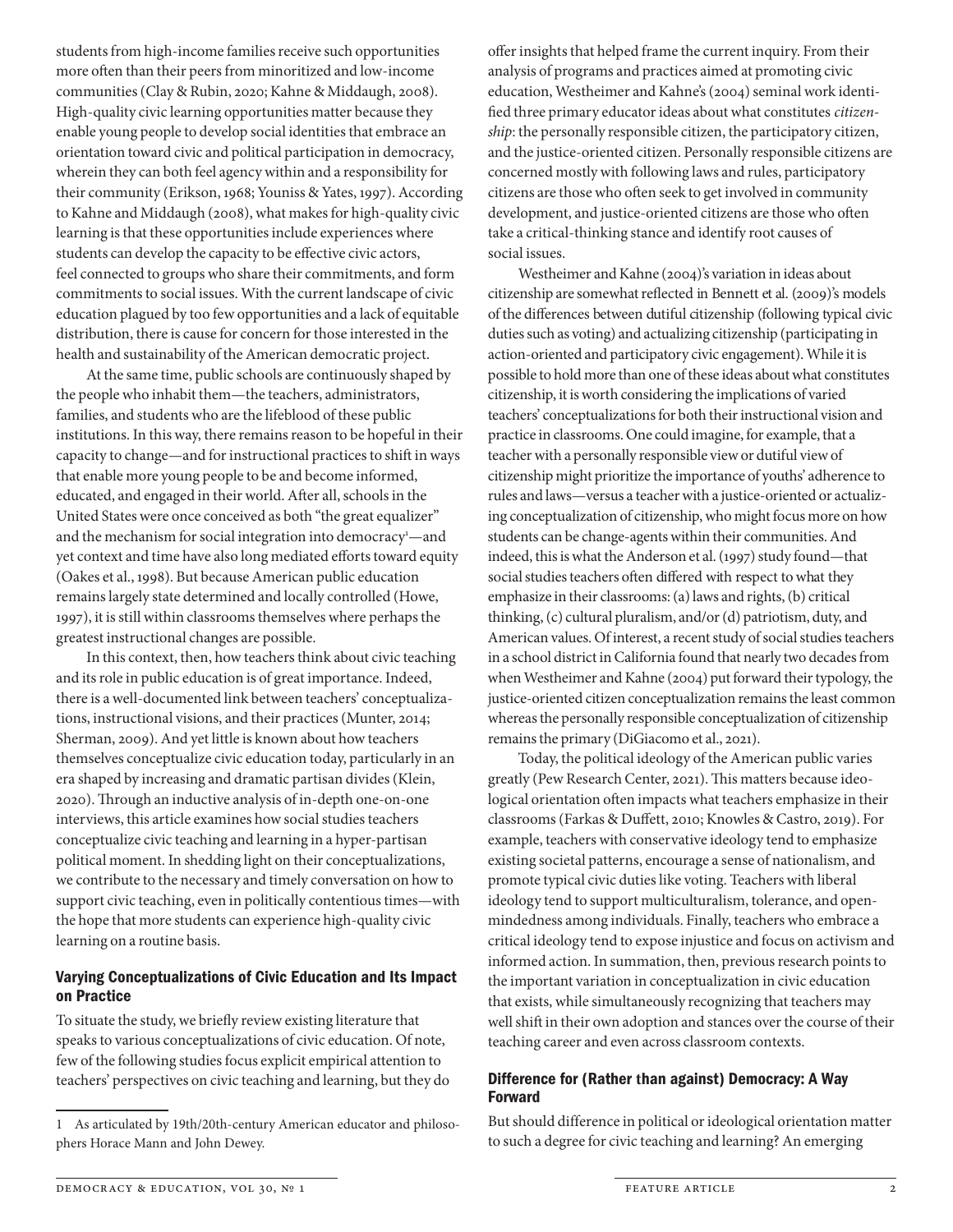strand of civic education scholarship suggests not. Several decades ago, the study of Anderson et al. (1997) showed that while conceptualizations of citizenship vary, social studies teachers do tend to share commitments to a set of civic priorities that include tolerance, civic involvement, and engaging with social values and current and controversial issues. While there has been little work between then and now to test that claim, more recently, the study of Mirra (2018) posited that teachers should teach civics in a way that is responsive to the diversity of students' lived realities and experiences. To do so, according to Mirra, teachers must recognize themselves as political beings and embrace teaching as a political act, which then allows them to develop forms of empathy that can invite civic-related experience into their classrooms. This work makes a strong case for urging teachers not to leave their big-*P* politics at the door—a sentiment also recently echoed by Journell (2020)—but rather to center politics with a little *p* through the cultivation of critical civic empathy. Critical civic empathy, in practice, is about "imaginatively embodying the lives of our fellow citizens while keeping in mind the social forces that differentiate our experiences as we make decisions about our shared public future" (Mirra, 2018, p. 7).

To be sure, leaning into political or ideological differences in perspective and identity in the classroom is now similarly welldocumented in the literature as both a healthy and necessary practice of civic education. According to Allen (2004), purposefully seeking out and cultivating "political friendships," especially among different racial groups, is precisely what is needed to increase interracial trust and reinvigorate public education's ability to promote equality of opportunity through democratic institutions and interactions (Allen, 2016). Allen's call to center differences in lived experience and various forms of social identity in educational settings is echoed in Hess's body of work, which identifies classrooms as the ideal forum in which to teach and practice democratic deliberation and discussion of controversial issues. This is because, according to Hess, classrooms are invariably spaces where young people from various backgrounds are together in a scaffolded, teacher-guided space (e.g., Hess, 2004; Hess & McAvoy, 2014). When difference is utilized "as a source of civic generativity and creativity" (Mirra & Garcia, 2020) and youth stories are prioritized and leveraged for greater meaning making, teachers can in fact support the project of mutual humanization and a greater democratic future through their classroom instruction.

Taken together, the recent literature on civic education suggests that while teacher ideology and conceptualizations of citizenship do indeed vary and may well shape instructional emphases and priorities, difference in perspective and identity in both teachers and students—should not stand in the way of a high-quality civic education where students are provided with opportunities to build their civic capacities, connections, and commitments (Kahne & Middaugh, 2008). Rather than be brushed under the table or left at the door, difference in lived experience and perspectives amongst teachers and students should be centered in the design of civic teaching and learning through pedagogy that both honors youth stories and is mutually

humanizing (Mirra & Garcia, 2020). To be sure, teaching within this political moment makes this pedagogical imperative more challenging and yet even more necessary. According to Klein (2020), the hyper partisanship on display today has created extreme polarization in which citizens are often unwilling to change their minds even as they encounter new information. Clearly, this current state of citizen affairs will not serve the longevity of the American democratic project, because "at its best, democracy is full of contention and fluid disagreement but free of settled patterns of mutual disdain" (Allen, 2016, p. 1). In this way, better understanding teachers' contemporary ideas about citizenship and civic education—including what it means to teach civics and how to teach students to become engaged citizens—is a well merited inquiry for educational projects, designed to support innovative research and improvement in practice.

#### Research and District Context

The broader context for this study was a research-practice partnership (RPP): a commitment between a university research partner and a school district to a long-term investigative, improvementoriented collaboration on a jointly negotiated educational "problem of practice" (Coburn & Penuel, 2016). In this case, the collaboration (in its third year of partnership at the time of writing this article) was between a university-based team and a large public school district in the Southeast of the United States, hereafter called LPSD. The problem of practice, or the "key dilemma and challenge that practitioners face" (Coburn & Penuel, 2016, p. 49), as defined by the RPP, was the inconsistency in high-quality civic learning opportunities in a district with a commitment to racial equity and a vision to graduate students "prepared, empowered, and inspired to reach their full potential and contribute as thoughtful, responsible citizens." This problem of practice emerged through ongoing conversations with the social studies instructional leadership team, workshops with teachers, and interviews and focus groups with teachers and students. In the spirit of RPP work, improving the quality and consistency of civic learning then became our joint object of broader inquiry and improvement. There were many dimensions to the RPP, including ongoing student and teacher focus groups and interviews, professional development, network building, and planning for future research. For the purposes of this study, however, analysis is restricted to the social studies teacher interview data.

LPSD is the largest and most racially diverse school district in the state. In this district, over 125 languages are spoken, and over 50% of the student population has access to free and reduced lunch. Regarding the landscape of social studies teaching and learning in the district, the *C<sub>3</sub>* Framework<sup>2</sup> is the instructional paradigm encouraged to be used by teachers both locally and in the state more broadly, and a focus on teaching to the state's academic standards is paramount. The *C3 Framework* centers use of an inquiry cycle that includes questions, tasks, and sources and

<sup>2</sup> See https://education.ky.gov/curriculum/standards/kyacadstand/ Documents/Kentucky\_Academic\_Standards\_for\_Social\_Studies\_2019 .pdf for more on the *C3 Framework*.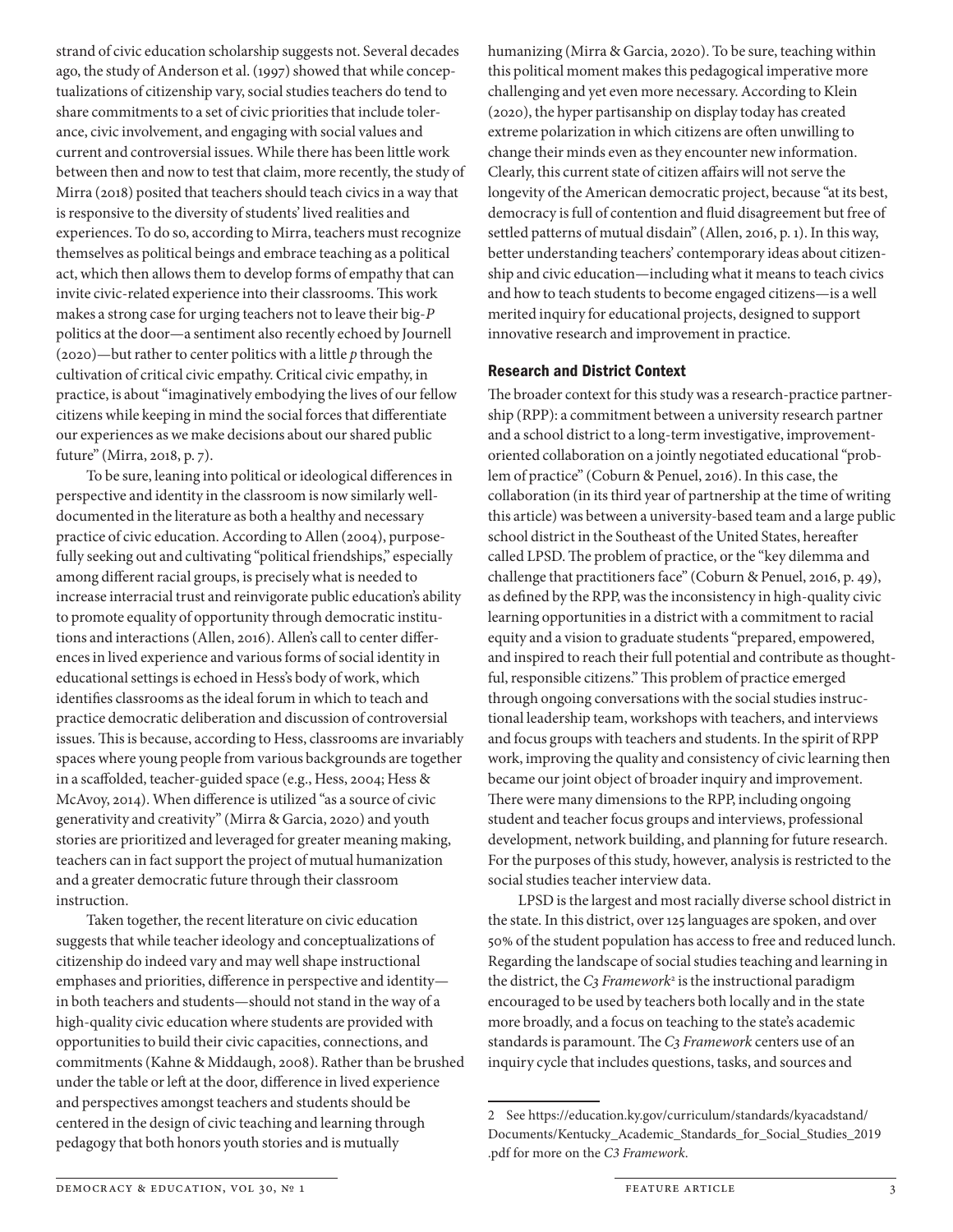culminates in students taking informed action. Of note, adoption of the *C3 Framework* by a district does signal that there is an important foundation laid for social studies teaching that foregrounds students as active learners who can and should be able use primary sources to generate claims based on evidence and robust reasoning. Similar to what is known about new standards implementation studies within and across disciplines, however, the extent to which LPSD teachers are actually using the *C3 Framework* and centering inquiry and taking informed action in their social studies teaching varies by classroom and school context (see New et al., 2021; Penuel et al., 2015). While not required, many students in this district take a specific civics/government course in their 11th-grade year—but the instructional vision of the department in this district is clear: every social studies classroom is a democratic classroom.

The time and place in which this research was conducted is also significant: The year 2020 was characterized by the onset of the COVID-19 pandemic, nationwide and global protesting of racialized police violence, and elevated levels of polarization and partisanship at the national level regarding a historic presidential election. Each of these events invariably shaped the nature of data collection, discussed in detail now.

#### Methods

The following research questions guided this study:

RQ1. How do LPSD teachers conceptualize civic education? RQ2. What difference, if any, does the contemporary political moment have on LPSD teachers' conceptualizations and/or understandings about civic teaching and learning?

To answer these questions, teachers were recruited for one-on-one interviews through support from the district's leadership team, in particular through an invitation in their monthly newsletter. While all K–12 social studies teachers were invited, 15 voluntarily responded to a Zoom interview and received a \$25.00 Amazon gift card as a token of appreciation. The teachers who did respond reflected a variety of ages, genders, racial identities, courses taught, years teaching, and schools. Two of the teachers interviewed had recently assumed instructional coaching positions but still spent a large portion of their special assignment time in classrooms. It is important to note that the invitation to participate was during summer 2020 (height of the COVID-19 pandemic), therefore likely limiting the number of teachers who felt they had the bandwidth to participate in the study.

The interviews typically lasted about one hour and were designed to solicit teacher perspectives on and experiences with civic teaching and learning in this political moment.

Interviews were carried out via Zoom and recorded by the first author and transcribed by the coauthors. All teachers quoted in this article are identified using pseudonyms. These semistructured interviews were exploratory and included questions that targeted teachers' understandings, definitions, and beliefs about civic teaching and learning, including perceived barriers and desires for support and how this political moment has impacted

their teaching. See Appendix A for the full interview protocol. Because the purpose of this study was to directly capture teachers' own conceptualizations and understandings, data was inductively coded through a process that included developing a broad descriptive coding scheme to segments of text (Miles & Huberman, 1994). After coding each teacher response, we looked for patterns and emerging frequencies in conceptualization. These patterns and higher- level frequencies are what constitute the following findings on how teachers conceptualize civic teaching and learning in the year 2020.

#### Findings

Inductive analysis of interview data revealed several patterns in teachers' contemporary conceptualizations of civic teaching and learning, which centered on the need for students to learn how to become informed, connected, and contributing citizens. Of note, the "current political moment," however they conceptualized it, was understood by LPSD teachers as a chance to reenergize social studies teaching and learning— underscoring Mirra and Garcia's (2020) argument that difference can be used as a source of civic generativity and creativity in the provision and experience of high- quality civic education.

# *Contemporary Conceptualizations of Civic Teaching and Learning*

When teachers were asked what civic learning meant to them, their responses ranged in scope, detail, and emphasis, but several similar emphases did emerge: becoming *informed, connected*, and/or *contributing* citizens. Of note, responses often included more than one of these three foci, as a result of the low- inferential descriptive coding process. The most frequent (7 mentions across 15 interviews) definition teachers gave for *civic learning* was students learning how to become informed citizens. Social studies teacher Ashley's response, following, is illustrative of this predominant category of teachers' responses:

*To me, civic learning is about learning to be a good citizen and a strong citizen, and that of course entails many things from speaking your mind to being well studied, and in times of elections to vote, and just all the things you need to do to be aware that you're not just one person alone on an island and you impact others.*

In this response, teacher Ashley equates civic learning with exercising one's voting rights and civilly interacting with others in educated ways. Several other teachers also equated civic learning with direct explanations of what it means to be a citizen, including learning "how to exercise rights and responsibilities" (interview with teacher Tom). While somewhat similar to earlier conceptualizations of the "personally responsible citizen" (Westheimer & Kahne, 2004) or "dutiful citizen" (Bennett et al., 2009), LPSD teachers often went beyond the notion of civic learning as following the rules and voting— and embraced a broader notion of what an informed citizen does.

Indeed, the idea of learning how to connect with others and contribute to one's community/the society also emerged as a theme in teacher conceptualizations. One- third of LPSD teachers named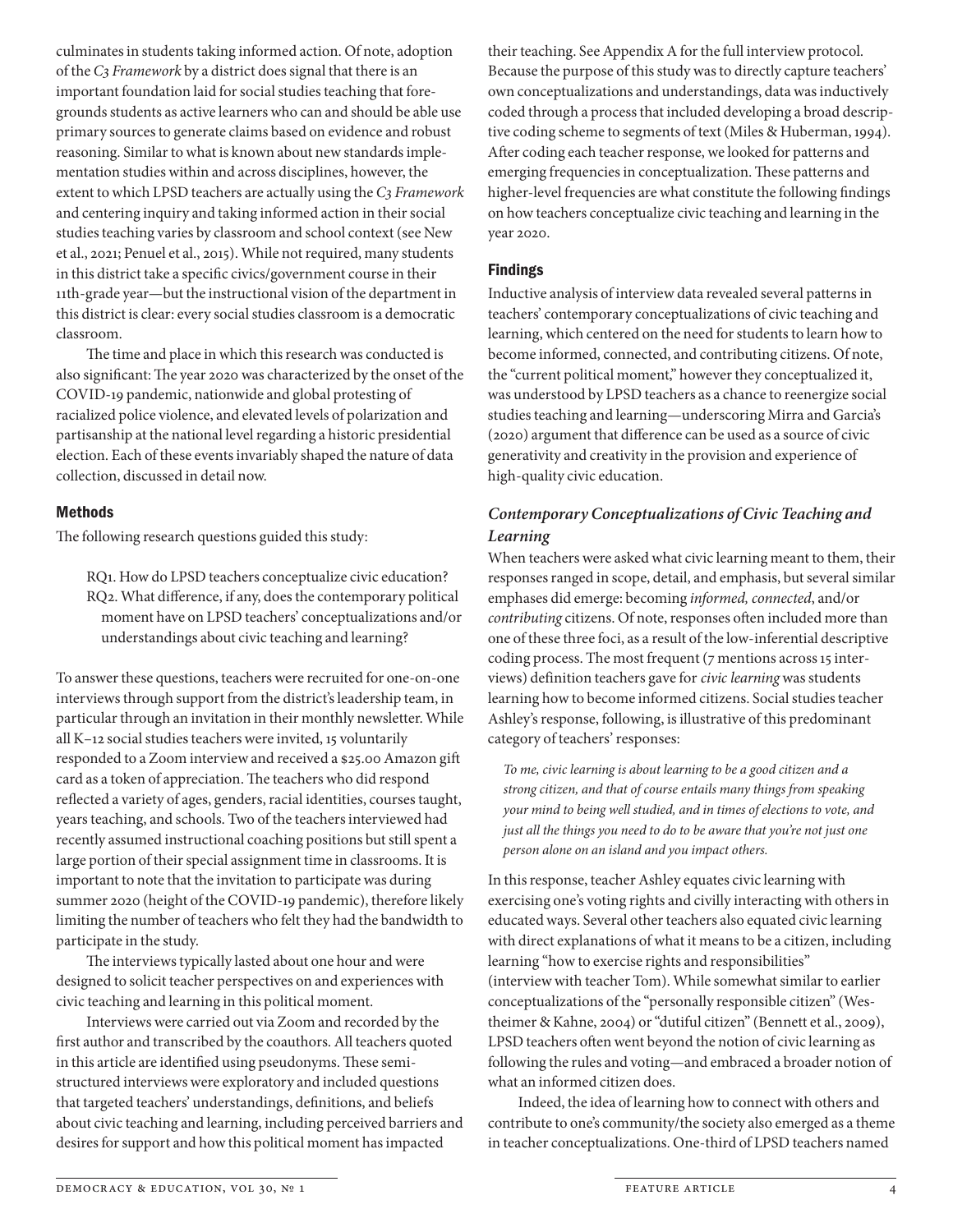civic learning as interacting with and being involved in one's neighborhood and community, including learning about and acting on issues of interest (5 mentions across 15 interviews). The following teacher responses are illustrative of this pattern of connection and contribution:

To me, civic learning and kind of all social studies learning is learning *about the world around us, why it is the way it is, and how we interact with it and identify things that we can improve, and identify things that need to stay the same. (teacher Mark)*

*For me, being in a social studies class, it's making sure my students understand the world as far as government, their communities, how to take action in their communities, and when they see a problem, how to address it. (teacher Brian)*

In both responses, the teachers expressed the sense that civic learning is not only about learning about societal phenomena but about taking informed action on some aspect of those issues. These types of responses are broadly reflective of the participatory/ actualizing models of citizenship (Bennett et al., 2009; Westheimer & Kahne, 2004) but again appear to blend and extend the prior paradigmatic models of what is meant by citizenship.

In fact, the third category of conceptualization of civic learning that emerged from LPSD teacher responses was perhaps the most hybridized and contextually emergent. Teachers' responses in this last category stated that civic learning was about connection across difference—which requires developing perspectives outside of one's own and reflecting on one's own biases and ways of thinking. As Hess (2004) and Parker (1996, 2002, 2010) have long argued, discussion across difference emerged as a key feature of civic learning with the potential to support a healthy American democracy. Teacher Jake's response is illustrative of this conceptualization:

*Part of being civically minded is stepping back and actually having communication with somebody who may have an opinion that is different than our own—there's probably a lot more we have in common than not, but we tend to focus on those differences.*

In this response, teacher Jake is naming that differences in perspective and opinion exist, but that it is fundamental to our democracy that students learn how to have civil discussions with those with whom they disagree. Of import, these teachers also noted that their job required them—*as teachers*—to become informed, become involved and connected, develop cultural competence and manage biases, and facilitate classroom conversations that allow students to see things from multiple perspectives and contribute to their worlds.

# *Discord as an Opportunity to Dive Further into Difference and Elevate Student Voice*

Recall that these interviews took place in the summer and fall of 2020—the year of a tumultuous presidential election and the onset of the COVID-19 pandemic—and in a city that gained national spotlight because of continued racialized violence by police. When asked about how "this political moment" (however they conceived of it) impacted their instructional practices related to civic

teaching, LPSD teachers expressed that they saw it as an opportunity to reenergize social studies instruction, elevate student voice and diversity of experience, and focus on the teaching of sourcing and information literacy. Rather than an insurmountable obstacle, the majority of teachers (10 out of 15) reflected on how the current events further energized their passion for high- quality civic teaching and learning that supported students' development of knowledge, connections, and commitments. The following two excerpts from interviews with teachers Kylie and Olivia, respectively are illustrative of this sentiment:

*Several things have happened that make it a great time to talk about the labor movement, the idea of collectivism v. individualism, why people in the U.S. are so hesitant to wear masks or talk about what is a monument, why people put up monuments, or if or how we remove them? It's a great chance to talk about what it means to have something that is history.*

*[This political moment] has brought into focus how consequential our failure in social studies has been over the past century . . . It renewed an entire sense of urgency. My thinking is to try to just really emphasize looking at things from all perspectives, looking at it all critically and using inquiry . . . I'm now running in the direction I was already walking.*

Different from previous findings in other district contexts (see DiGiacomo et al., 2021), teachers in LPSD demonstrated their desire to lean into this political moment to enhance their civic teaching and learning practices.

Leaning into this political moment, for these teachers, included elevating and further integrating student voice and encouraging meaningful dialogue across difference, as illustrated by the following two exemplar responses by teachers Ken and Kylie, respectively:

*I think even more in this political moment, I want to try to invite the kids into the classroom, so they have a voice. Before the protests started, I was already reading* Teaching for Joy and Justice*, but really, it's about talking about how you build a community, in a room, so everyone is safe. You're not going to get kids to learn if they're not part of the room.*

*I want to make sure our students understand and appreciate other people's perspectives and realize that they are in a position where they can make a difference for other people.*

In both responses, the sense that this political moment has encouraged them to consider how to make their classrooms more inclusive and inviting to their students emerges, in ways that enable their students to use their voice, appreciate the voices of others, and civically engage in their classrooms and the world.

Teachers further articulated the connection between student voice, diversity, and democracy for civic learning and the sustenance of a healthy democracy. Teacher Kevin's response captures the essence of this pattern:

*I think the big thing is kids knowing they have a voice. I don't think kids see the connection of what civics is and I also don't think they think they matter sometimes. Letting them know about just how many*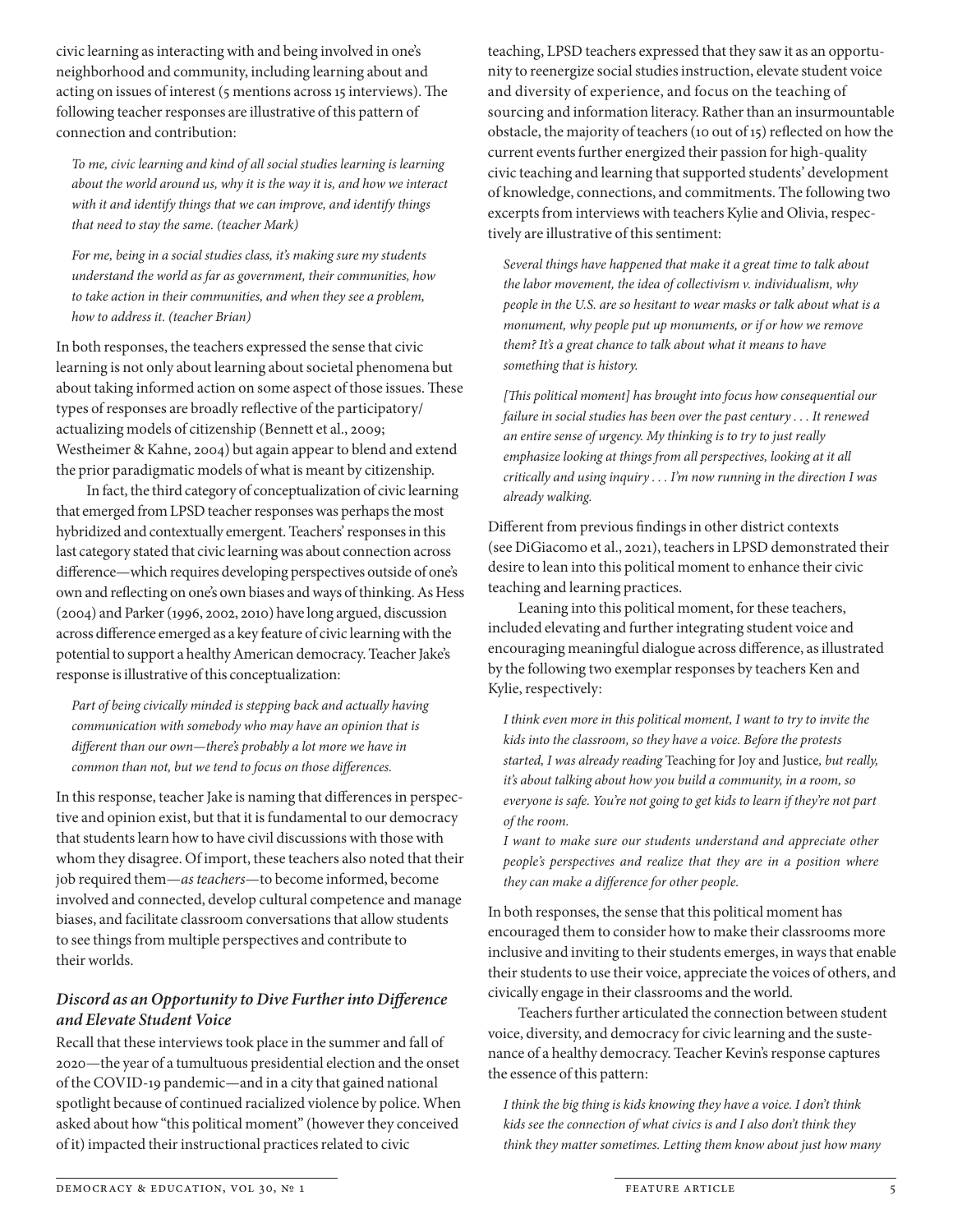*movements were started by teenagers. We think of it as being adults, but really, it's kids. That's where change is happening.*

In this response, teacher Kevin is saying that the charge for educators is to create learning opportunities for students to see themselves as powerful civic actors—that precisely through the use of their voice (and their vote, which others named explicitly), students can incite change in society, and in so doing, enhance democratic culture (Balkin, 2004). Such an emphasis on the power of all student voice, especially in a time of political discord and hyper-partisanship among the adult citizenry of the republic, is reflective of Mirra & Garcia's (2020) argument for the civic generativity and creativity potential within educative spaces where difference is leveraged in humanizing ways.

#### Discussion and Limitations

Consistent with previous related studies into teachers' conceptualizations and visions of civic teaching and learning (Anderson et al., 1997; Farkas & Duffett, 2010; Knowles & Castro, 2019), LPSD teachers had a variety of ideas about what civic learning meant, and how to design for it in their classrooms. Building on previous paradigms of citizenship that ranged from the personally responsible or dutiful to the justice-oriented or actualizing, LPSD teachers expressed the desire for their students to become informed, connected, and contributing citizens. While some might see the continued variation in teacher conceptualizations as a constraint, we see it rather as reflective of life in a healthy democracy—that is, the collective dialogue and action that ensue from the embrace of difference and diversity of perspective and experience is indeed a marker of healthy civic participation and the pursuit of a democratic culture (Balkin, 2004).

In contrast to earlier studies that have found increased teacher reticence to center civic learning in times of extreme partisanship or increased general public reticence to discuss controversial issues in times of extreme polarization (see, respectively, DiGiacomo et al., 2021; Klein, 2020), LPSD teachers expressed that that this challenging and rapidly changing political moment was an opportunity to reenergize social studies instruction through the amplification of student voice and through humanizing difference in perspective. They recognized the need to expand routine access to civic learning within their curriculum and instruction and argued that civic teaching should emphasize student voice, dialogue across difference, and focus on the depolarization and localization of civic and social issues. Indeed, LPSD teachers articulated an instructional vision quite aligned with Mirra's (2018) critical civic empathy in that they sought to organize civic learning opportunities that would allow their students to come to understand and appreciate the lives, experiences, and perspectives of others. They articulated an understanding of how important their role was, as teachers, to connect the community to their classroom by, for example, using local events to ground historical inquiry, and inviting local civic leaders into their classrooms. LPSD teachers recognized, too, the need and desire for their classroom efforts to be supported by more and more contemporary civic-specific professional development and resources, as well as consistent

top- down district guidance that built upon their diverse voices and expertise.

There are important limitations to this study. First and foremost, the teachers who participated in interviews were a self-selected group of LPSD K-12 social studies teachers. That is, while the invitation was sent out widely to the LPSD social studies network, teachers were not required to participate, and therefore, no claims of representation can be made based on those that did choose to volunteer. Of note, while the authors' informal conversations with LPSD teachers in the context of routine instructional meetings suggests a great deal of political diversity, teachers were never asked to self- identify along political lines and therefore claims about the range of ideological diversity within this data set remain limited. Next, these data reflect teachers' reported beliefs about their civic teaching and learning, and do not necessarily represent their *in-situ* practices. Additional ethnographically informed studies would do well to investigate the relationship between social studies teachers' instructional visions and conceptualizations of civic learning and their *in- situ* practice. Lastly, student voice and experience are a key dimension of this research and would strengthen any inquiry into everyday classroom- based civic teaching and learning practices. While constraints due to the onset of COVID- 19 limited student data collection, further studies should take seriously and incorporate the perspectives that youth bring to this conversation and conceptualization.

#### Implications for Practice and Concluding Remarks

The purpose of research-practice partnerships, such as the one that surrounds this study, is to collaboratively generate new insights into problems of practice through iterative reflection, intervention, and ongoing research. In that spirit, we offer a set of suggestions and questions to consider for those seeking to pursue change efforts related to improving the quality and equality of civic learning and engagement opportunities.

# *Suggestions for Practice*

The following suggestions are starting points for discussion of improvement, routinization, and even scale, because without shared understanding, collective vision, and teacher buy-in, instructional reform efforts are likely to fall short of their intended outcomes (see Cobb et al., 2020; Coburn & Penuel, 2016; Penuel & Gallagher, 2017). To be sure, conceptualizations about situated phenomena (such as civic learning) are invariably shaped by context, so the first and perhaps most important step is to create a space that honors and makes visible these conceptualizations and understandings. Questions to begin a shared stakeholder conversation among teachers and district instructional coaches, for example, might include the following:

- How do teachers in the school/district conceptualize what it means to be a civically engaged or prepared citizen?
- What is the instructional vision for high-quality social studies for teachers in the school/district?
- If and how do contemporary current events impact or shape teachers' instructional practices and visions?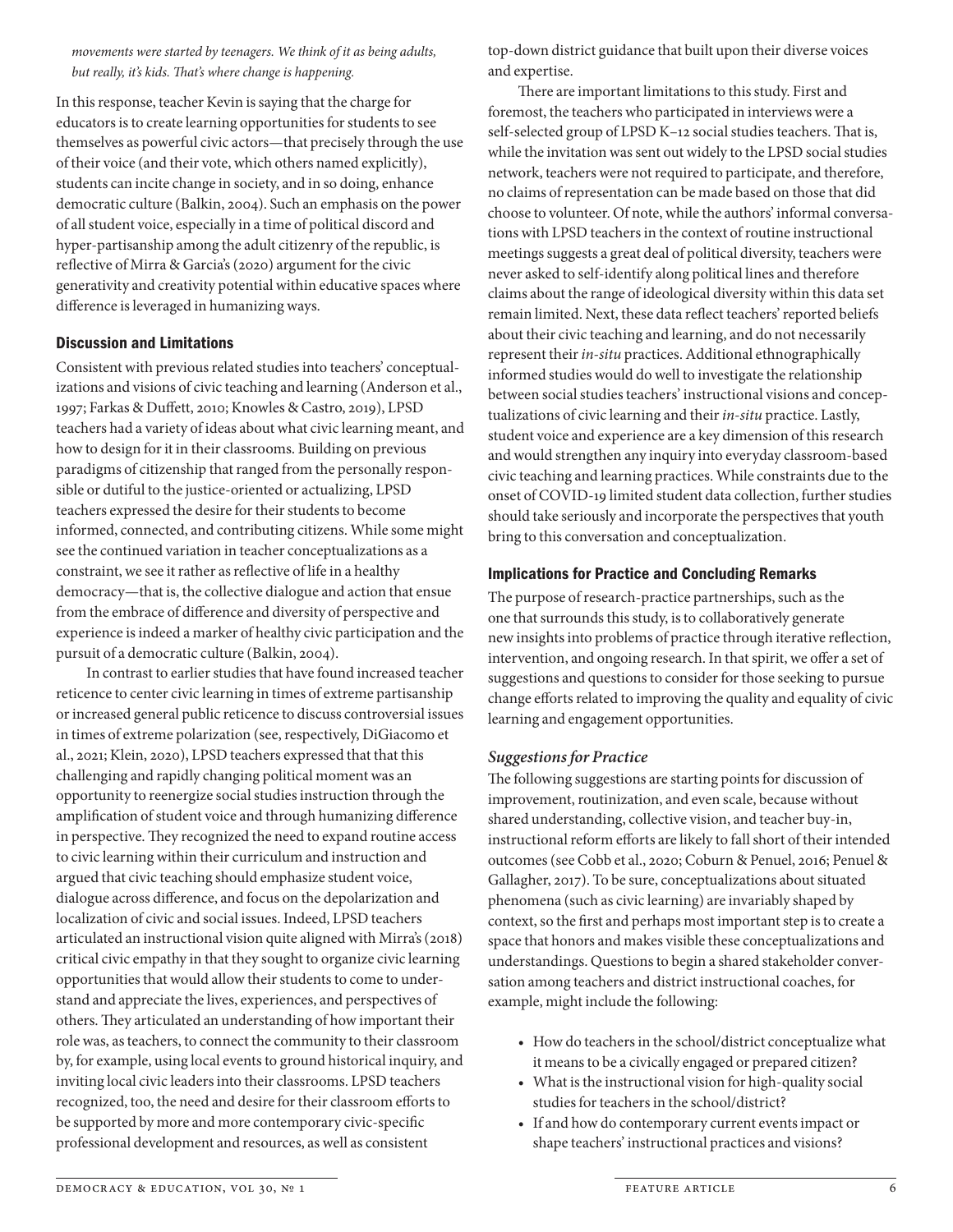• Where are the district spaces and places for teachers to share their own lived civic experiences and perspectives with others?

In engaging meaningfully in these types of questions, district stakeholders might well be able to make visible similar and divergent perspectives and experiences that inform the organization of classroom learning opportunities and experiences. For example, if a preponderance of teachers' conceptualizations within a district are more oriented toward one spectrum of dutiful vs. actualizing citizenship, laying this variation bare could serve as a productive starting point for ensuring the collective alignment of curricular and standards- based priorities with a range of democratic priorities for civic learning. Or, if through these types of conversations and collective sense- making it becomes apparent that teachers within a district are aligned in their desire to support high- quality civic learning through elevating student voice and making visible political or ideological difference (as was found to be with the case within LPSD), then the charge for instructional support might look like a strategic focus on professional development in which teachers learn strategies for safe and brave discussion of current and controversial issues. To be sure, context- specific understandings, experiences, and perspectives should shape the type of professional learning and support that is provided to teachers— but in any case, the telos of that learning should be teachers' ability to provide high- quality civic learning that enables the development of students' civic connections, capabilities, and commitments.

#### *Concluding Remarks*

If we truly want to incite change at the district level, we need to build on teacher's lived experiences and perspectives, rather than leave them at the door. Teachers' practice-related expertise should be leveraged and used for the purposes of improving, extending, and routinizing civic learning opportunities for all students. After all, teacher co-design and buy-in is known as one of the key elements of larger, successful district level instructional change efforts (Camburn & Han, 2015). We know this to be the most justice-conferring practice for students' learning too. Diversity in teacher perspective and expertise should not stand as an insurmountable barrier to instructional change, but rather should be approached as an opportunity for democratic deliberation and consensus building. Democracy, if anything at all, is messy. To engage meaningfully in a districtwide change effort toward the more equitable and systematic provision of high- quality civic learning opportunities, teacher perspectives and visions must be prioritized. We hope that in sharing some of these perspectives in this article, we can contribute to building that collective understanding necessary to cultivate transformative, equitable civic learning and engagement experiences for more K–12 students.

#### References

Allen, D. (2004). *Talking to strangers: Anxieties of citizenship since Brown v. Board of Education*. University of Chicago Press.

Allen, D. (2016). *Education and equality*. University of Chicago Press.

- Anderson, C., Avery, P. G., Pederson, P. V., Smith, E. S., & Sullivan, J. L. (1997). Divergent perspectives on citizenship education: A Q-Method study and survey of social studies teachers. *American Educational Research Journal*, *34* (2), 333–364.
- Balkin. J. (2004). Digital speech and democratic culture: A Theory of freedom of expression for the information society. *New York University Law Review*, *79*(1),  $1 - 58$ .
- Bennett, W. L., Wells, C., & Rank, A. (2009). Young citizens and civic learning: Two paradigms of citizenship in the digital age. *Citizenship studies*, *13*(2), 105–120.
- Camburn, E. M., & Han, S. W. (2015). Infrastructure for teacher reflection and instructional change: An exploratory study. *Journal of Educational Change*, *16*(4), 511–533.
- Clay, K. L., & Rubin, B. C. (2020). "I look deep into this stuff because it's a part of me": Toward a critically relevant civics education. *Theory & Research in Social Education*, *48*(2), 161–181.
- Cobb, P., Jackson, K., Henrick, E., & Smith, T. M. (2020). *Systems for instructional improvement: Creating coherence from the classroom to the district office*. Harvard Education Press.
- Coburn, C. E., & Penuel, W. R. (2016). Research-practice partnerships in education: Outcomes, dynamics, and open questions. *Educational Researcher*, *45*(1), 48–54.
- Cohen, C., Kahne, J., Bowyer, B., Middaugh, E. & Rogowski, J. (2012). "Participatory Politics: New Media and Youth Political Action," Youth and Participatory Politics Survey Project Research Report. Retrieved from http://ypp.dmlcentral.net/ publications/107.
- DiGiacomo, D., Hodgin, E., Kahne, J. & Trapp, S. (2021). Civic Education in a Politically Polarized Era. *Peabody Journal of Education. 96*(3), 261–274.
- Dewey, J. (1916) *Democracy and education*. The Macmillan Company.
- Erikson, E. H. (1968). *Identity: Youth and crisis*. Norton.
- Farkas, H., & Duffett, A. M. (2010). *High schools, civics, and citizenship: What social studies teachers think and do*. American Enterprise Institute.
- Gould, J., Hall Jamieson, K., Levine, P., McConnell, T., & Smith, D. B. (Eds.). (2011). *Guardian of democracy: The civic mission of schools*. Leonore Annenberg Institute for Civics of the Annenberg Public Policy Center at the University of Pennsylvania.
- Hess, D. E. (2004). Controversies about controversial issues in democratic education. *Political Science and Politics*, *37*(2), 257–261.
- Hess, D. E., & McAvoy, P. (2014). *The political classroom: Evidence and ethics in democratic education*. Routledge.
- Howe, K. R. (1997). "*Understanding equal educational opportunity. Social justice, democracy, and schooling." Advances in contemporary educational thought* (Volume 20). Teachers College Press.
- Journell, W. (2011). Teaching politics in secondary education: Analyzing instructional methods from the 2008 Presidential Election. *The Social Studies*, *102*(6), 231–241.
- Journell, W. (2020). Teaching about the 2020 Presidential Election. *Social Education, 84* (5), 267–271.
- Kahne, J., & Middaugh, E. (2008). *Democracy for some: The civic opportunity gap in high school* (Circle Working Paper 59). Center for Information and Research on Civic Learning and Engagement (CIRCLE).
- Klein, E. (2020). *Why We're Polarized*. New York: Simon & Schuster.
- Knowles, R. T. & Castro, A. J. (2019). The implications of ideology on teachers' beliefs regarding civic education. *Teaching and Teacher Education*, *77*, 226–239.
- Levine, P., & Lopez, M. (2004). *Themes emphasized in social studies and civics classes: New evidence* (CIRCLE Fact Sheet). http://www.civicyouth.org/PopUps/FactSheets/FS \_Themes\_Emphasized\_SocStudies\_Civics.pdf.
- Miles, M. B., & Huberman, A. M. (1994). *Qualitative data analysis: An expanded sourcebook*. Sage.